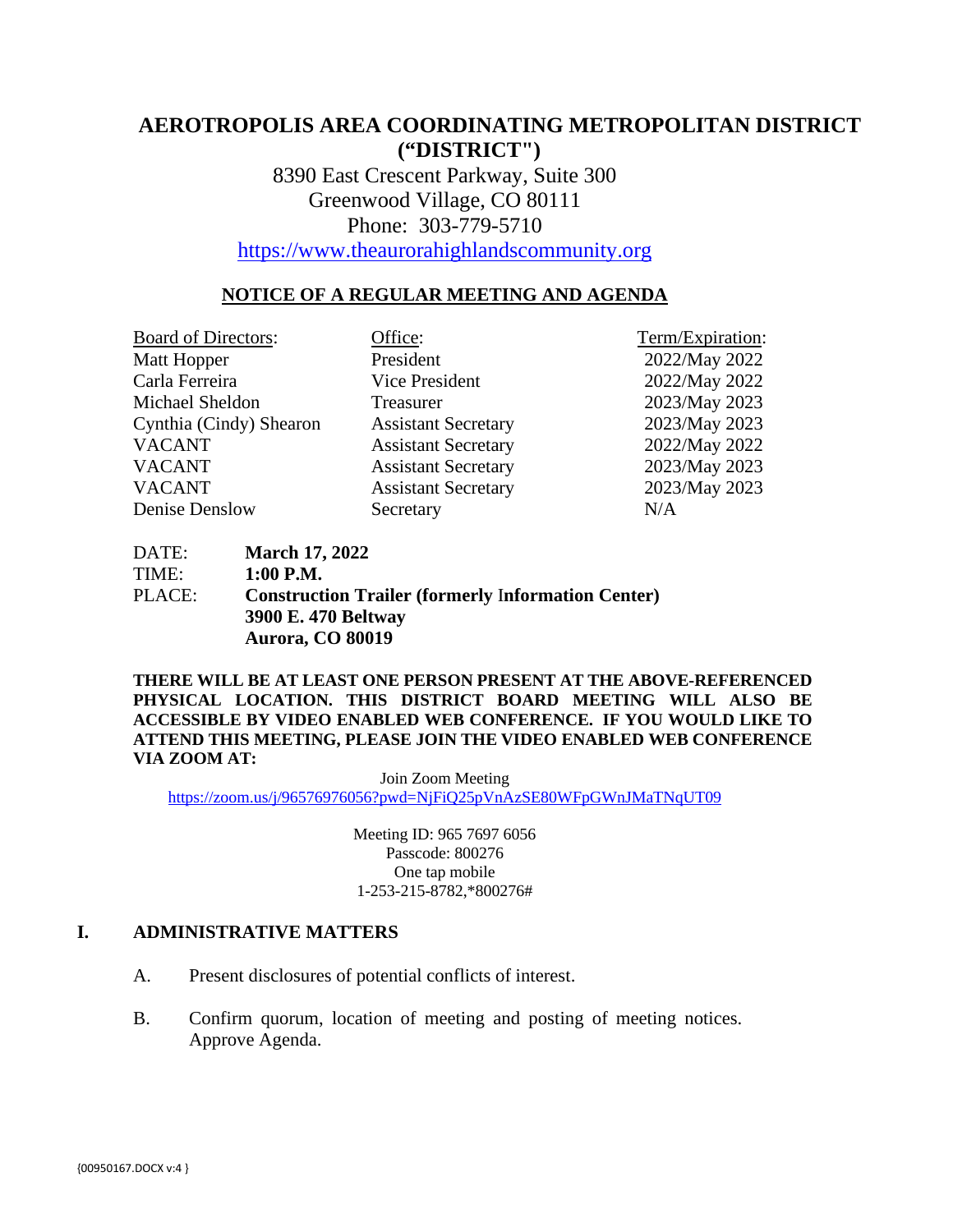Aerotropolis Area Coordinating Metropolitan District March 17, 2022 Agenda Page 2

> C. Public Comment. Members of the public may express their views to the Board on matters that affect the District that are otherwise not on the agenda. Comments will be limited to three (3) minutes per person.

#### **II. CONSENT AGENDA**

Consent Agenda – These items are considered to be routine and will be ratified by one motion. There will be no separate discussion of these items unless a board member so requests; in which event, the item will be removed from the Consent Agenda and considered in the Regular Agenda.

• Review and consider approval of February 17, 2022 special meeting minutes (enclosure).

#### **III. FINANCIAL MATTERS**

- A. Consider approval of payment of claims for operating costs, in the amount of \$41,888.70 (numbers based upon information available at time of preparation of Agenda, final numbers to be presented by accountant at meeting) (enclosure).
- B. Review and accept cash position report dated January 31, 2022, updated as of March 14, 2022 (enclosure).
- C. Discuss and consider approval of recommendation to The Aurora Highlands Community Authority Board ("**CAB**") for acceptance of the CAB and District Engineer's Report and Verification of Costs Associated with Public Improvements Draw No. 45 Engineer's Report and Verification of Costs No. 23 prepared by Schedio Group LLC (enclosure).
- D. Discuss and consider approval of recommendation to the CAB for acceptance of the CAB and District Engineer's Report and Verification of Costs Associated with Public Improvements, In-Tract Improvements / In Tract Home Builder Expenses, Engineer's Report and Verification of Costs No. 5 prepared by Schedio Group LLC (enclosure).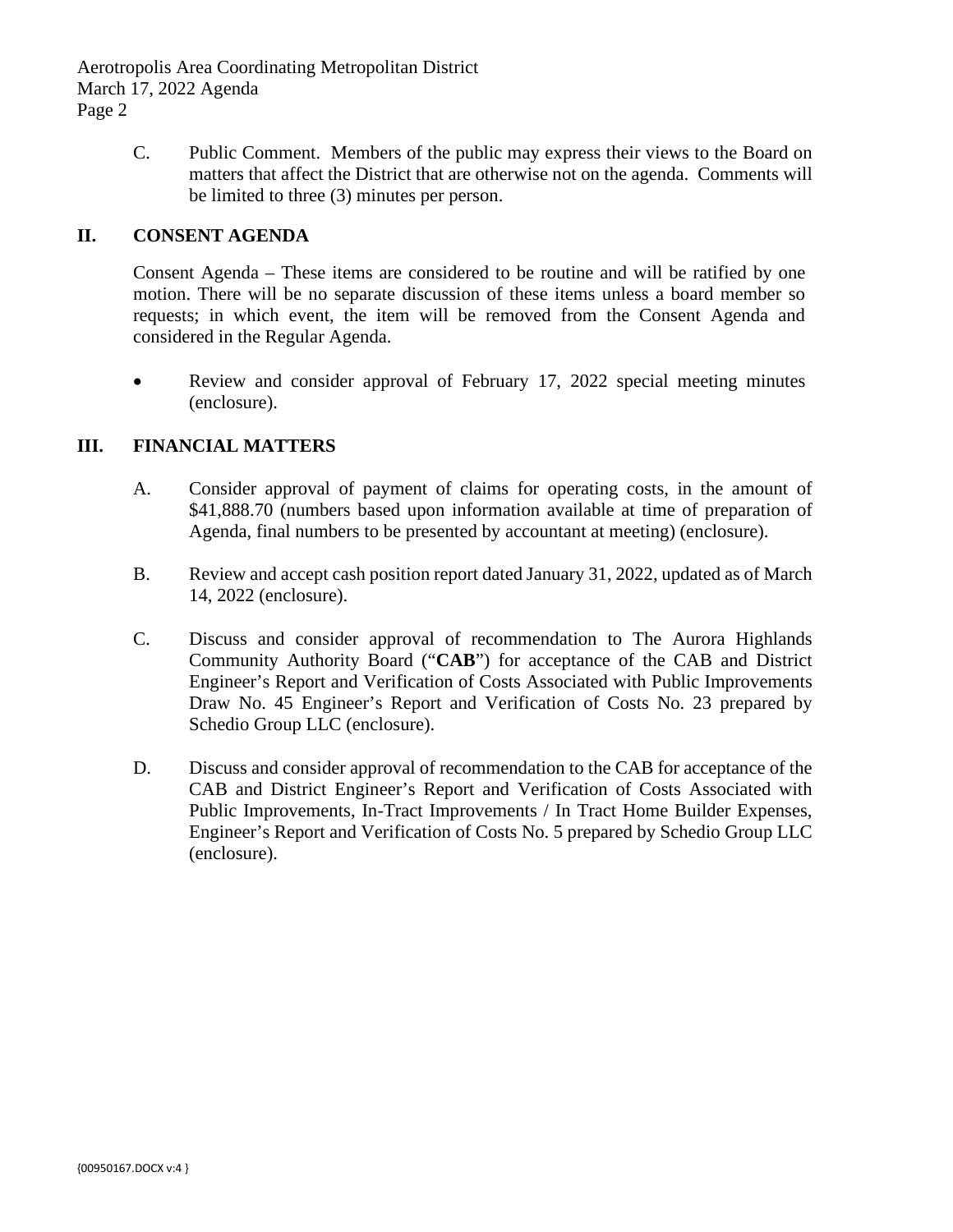Aerotropolis Area Coordinating Metropolitan District March 17, 2022 Agenda Page 3

#### **IV. CAPITAL PROJECTS**

A. Discuss and acknowledge funding sources in the total amount of \$1,732,412.71\* prepared by the District's accountant (enclosures - summary and list of checks):

| CAB (A Bonds) | \$1,267,411.87      |
|---------------|---------------------|
| CAB (B Bonds) | (30, 752.12)<br>\$. |
| ARTA          | \$435,961.21        |
| <b>ATEC</b>   | 4,838.50<br>S.      |
| Developer     | \$54,953.25         |
|               |                     |
| Total:        | $$*1,732,412.71$    |

\* Numbers based upon information available at time of preparation of Agenda, final numbers to be presented by accountant at meeting.

#### **District Capital Projects**:

- B. Discuss and consider approval of **Task Order No. 05** to **Master Service Agreement ("MSA")** for Project Support and Review Services by and between the District and **AECOM Technical Services, Inc.,** for TAH Pkwy/Tributary T Change Order and CMAR Review, in the amount of \$110,500.00, subject to approval of the Construction Committee.
- C. Discuss and consider approval of **Task Order No. 10** to **MSA** for Program Management, Design and Construction Support Services (Aerotropolis Regional Transportation Authority ("**ARTA**") Projects) by and between the District and **AECOM Technical Services, Inc.,** for 26<sup>th</sup> Avenue from E-470 to Aerotropolis Parkway (Time and Materials), in the amount of \$2,471,802.00, subject to approval of the Construction Committee.
- D. Discuss and consider approval of **Task Order No. 12** to **MSA** for Program Management, Design and Construction Support Services (ARTA Projects) by and between the District and **AECOM Technical Services, Inc.,** for Geotechnical Boring Report for 16' Waterline under E-470 (Time and Materials), in the amount of \$56,943.00, subject to approval of the Construction Committee.
- E. Discuss and consider approval of **Task Order No. 13** to **MSA** for Program Management, Design and Construction Support Services (ARTA Projects) by and between the District and **AECOM Technical Services, Inc.,** for Geotechnical Boring Report for 16' Waterline under E-470 (Time and Materials), in the amount of \$56,943.00, subject to approval of the Construction Committee.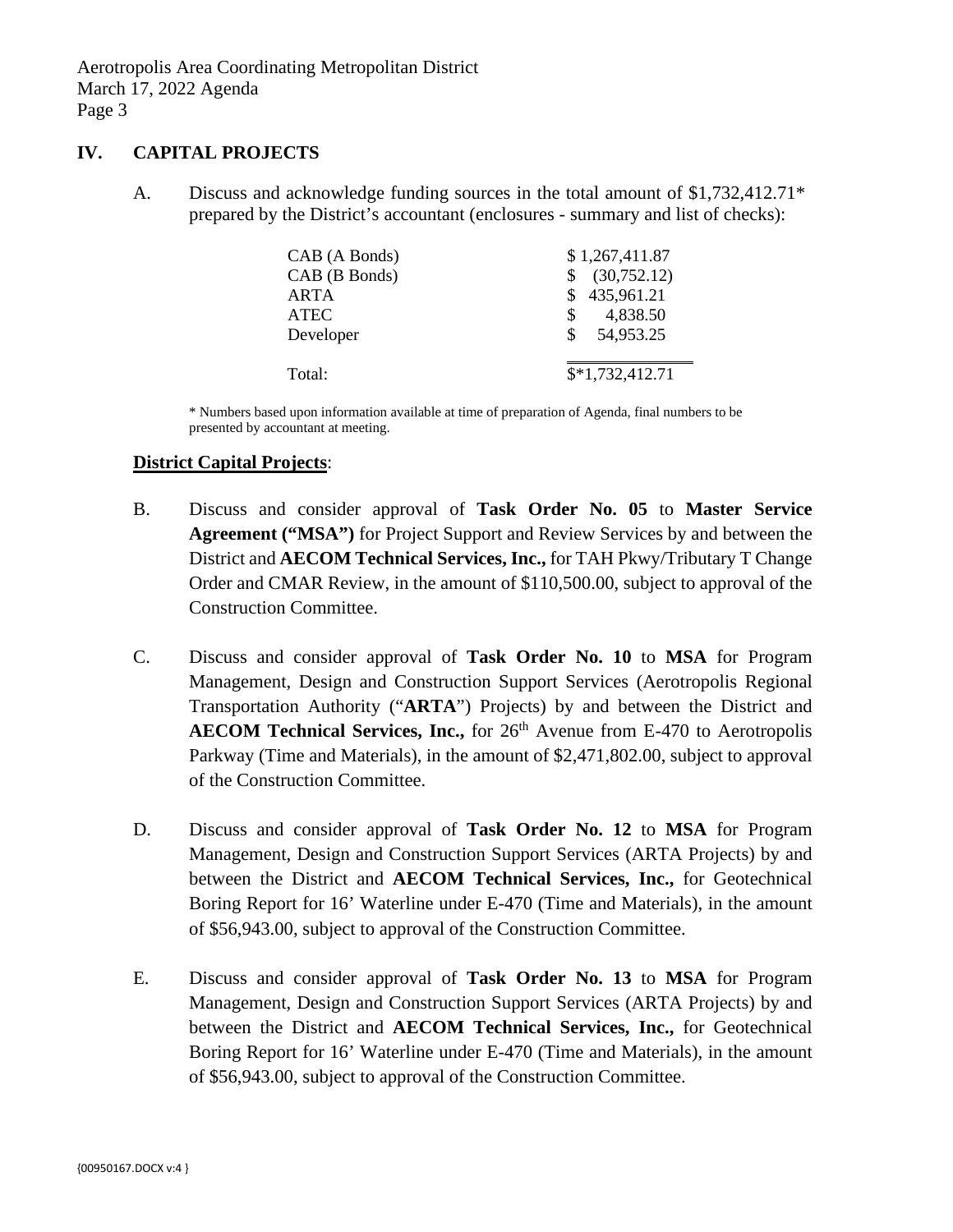- F. Discuss and consider approval of **Change Order No. 01** to **Task Order No. 46** to **MSA** for Survey Services by and between the District and **Aztec Consultants, Inc.,** for Filing No. 9 – Professional Services, in the amount of \$6,225.00, subject to approval of the Construction Committee.
- G. Discuss and consider approval of **Change Order No. 07** to **Task Order No. 02** to **MSA** for Civil Engineering Services by and between the District and **Beam Longest & Neff, LLC,** for Interchange Final Design Supplement, in the amount of \$119,930.00, subject to approval of the Construction Committee.
- H. Discuss and consider approval of **Change Order No. 01** to **Task Order No. 04** to **MSA** for Civil Engineering Services by and between the District and **Beam Longest & Neff, LLC,** for Interchange Final Design Supplement, in the amount of \$311,431.00, subject to approval of the Construction Committee.
- I. Discuss and consider approval of **Change Order No. 02** to **Task Order No. 04** to **MSA** for Civil Engineering Services by and between the District and **Beam Longest & Neff, LLC,** for Interchange Final Design Supplement, in the amount of \$42,519.00, subject to approval of the Construction Committee.
- J. Discuss and consider approval of **Change Order No. 02** to **Task Order No. 14** to **MSA** for Geotechnical Services by and between the District and **CTL Thompson, Inc.,** for F1 Tributary T Structural Testing, in the amount of \$1,783.88, subject to approval of the Construction Committee.
- K. Discuss and consider approval of **Change Order No. 01** to **Task Order No. 39** to **MSA** for Geotechnical Services by and between the District and **CTL Thompson, Inc.,** for Geotechnical Investigation / Roundabout Monument Testing, in the amount of \$2,500.00, subject to approval of the Construction Committee.
- L. Discuss and consider approval of **Change Order No. 04** to **Task Order No. 01** to **MSA** for Civil Engineering Services by and between the District and **Felsburg Holt & Ullevig, Inc.,** for Additional Fees for Meetings with City, Water District and E-470 and Additional Design Work, in the amount of \$44,890.00, subject to approval of the Construction Committee.
- M. Discuss and consider approval of **Change Order No. 03** to the **Construction Management Agreement (CMAR)** by and between the District and **JHL Constructors, Inc.** for 38th Parkway (Winter Weather Protection / Credit for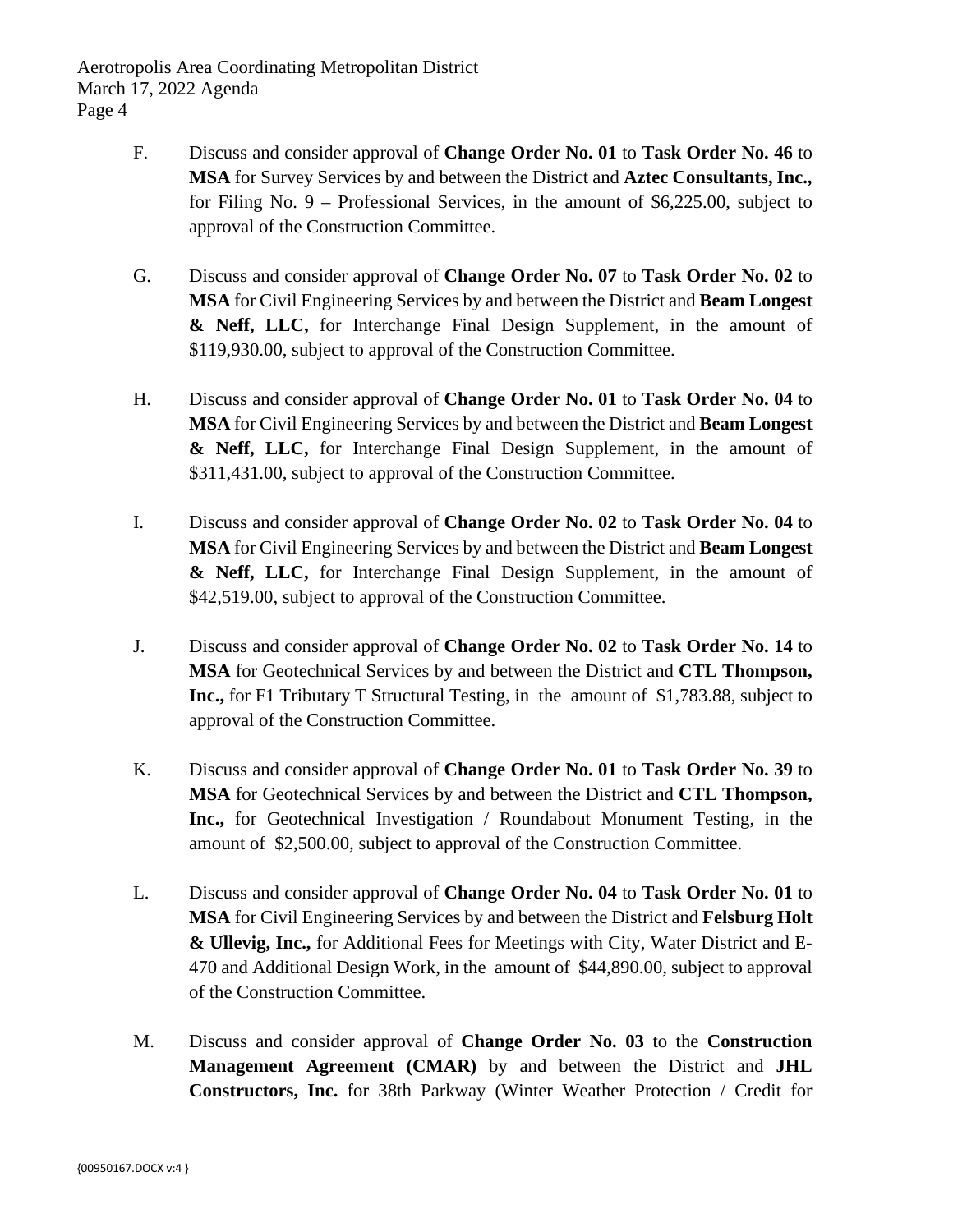Aerotropolis Area Coordinating Metropolitan District March 17, 2022 Agenda Page 5

> Unused Funds), in the deductive amount of (\$13,548.00), subject to approval of the Construction Committee.

- N. Discuss and consider approval of **Change Order No. 01 to Work Order No. 10** to the **Construction Management Agreement (CMAR)** by and between the District and **JHL Constructors, Inc.** for Bridgewater Filing 10 Wet Utilities (Remove Domestic Water and Sanitary Services from Contract), in the deductive amount of (\$226,118.00), subject to approval of the Construction Committee.
- O. Discuss and consider approval of **Change Order No. 04 to Work Order No. 09** to the **Construction Management Agreement (CMAR)** by and between the District and **JHL Constructors, Inc.** for Southbound Main Street (Credit for Unused Funds related to Dry Utilities Sleeving), in the deductive amount of (\$93,810.00), subject to approval of the Construction Committee.
- P. Discuss and consider approval of **Change Order No. 71** to the **Construction Management Agreement (CMAR)** by and between the District and **JHL Constructors, Inc.** for Tributary T Aurora Parkway Phase 3 and Main Street Phase 3 (ECCV Waterline Overburden Excavation, Temporary Support and Protection of New Waterline / Removal of ECCV Easement Berm), in the amount of \$18,442.23, subject to approval of the Construction Committee.
- Q. Discuss and consider approval of **Task Order** to **MSA** for Program Management Services by and between the District and **Matrix Design Group, Inc.,** for Operations and Maintenance Planning and Budgeting, in an amount not to exceed \$25,000.00, subject to approval of the Construction Committee.
- R. Discuss and consider approval of **Change Order No. 26** to the **Construction Agreement** by and between the District and **Stormwater Risk Management, LLC**  for 42nd Avenue Phase 2 and NS Collector EWEC (Cost to Stabilize Area Around Clocktower), in the amount of \$1,969.88, subject to approval of the Construction Committee.

### **V. LEGAL MATTERS**

- A. Discuss status of Second Amended and Restated Service Plan.
- B. Update regarding status of May 3, 2022 Regular Election.